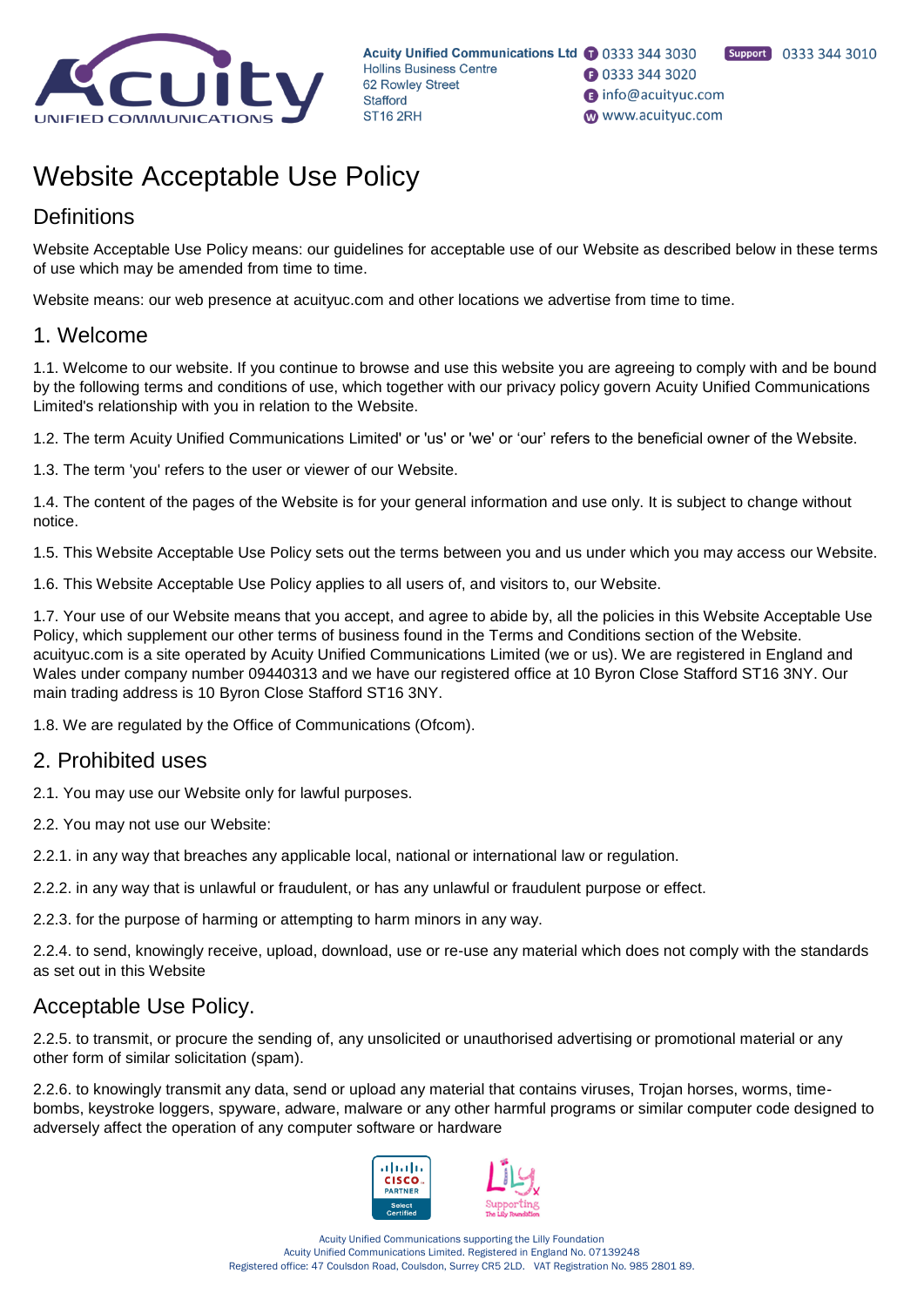

2.3. You also agree:

2.3.1. not to reproduce, duplicate, copy or re-sell any part of our Website, save that you may make a copy of the any terms and conditions at the Terms and Conditions section of our Website relevant to you for your own record-keeping purposes only.

2.3.2. not to access without authority, interfere with, damage or disrupt:

2.3.2.1. any part of our Website;

2.3.2.2. any equipment or network on which our Website is stored;

2.3.2.3. any software used in the provision of our Website; or

2.3.2.4. any equipment or network or software owned or used by any third party.

#### 3. Interactive services

3.1. We may from time to time provide interactive services on our Website, including, without limitation: Bulletin boards; Pricing portals; Service portals; Customer login portals; Service ordering portals or other access methods used for the placing of Acuity Unified Communications Limited's Services via the Website

3.2. We will do our best to assess any possible risks for users from third parties when they use any interactive service provided on our Website, and we will decide whether it is appropriate to use moderation of the relevant service (including what kind of moderation to use) in the light of those risks.

However, we are under no obligation to oversee, monitor or moderate any interact our liability for any loss or damage arising from the use of any interactive service by a user in contravention of our content standards, whether the service is moderated or not.

3.3. The use of any of our interactive services by a minor is not permitted.

3.4. Our interactive services are designed for access by business customers only.

3.5. Where a username has been generated for you, you agree to notify us immediately of any unauthorised use of your email address or user name or any other breach of security regarding the Website of which you are aware.

3.6. From time to time this Website may also include links to other websites. These links are provided for your convenience to provide further information. They do not signify that we endorse the website(s). We have no responsibility for the content of the linked website(s).

3.7. You may not create a link to this Website from another website or document without Acuity Unified Communications Limited's prior written consent.

3.8. This Website contains material which is owned by or licensed to us. This material includes, but is not limited to, the design, layout, look, appearance and graphics. Reproduction is prohibited other than in accordance with the copyright notice, which forms part of these terms and conditions.

#### 4. Content standards

4.1. These content standards apply to any and all material which you contribute to our Website (contributions), and to any interactive services associated with it.

4.2. You must comply with the spirit of the following standards as well as the letter. The standards apply to each part of any contribution as well as to its whole.

4.3. Contributions must:

4.3.1. be accurate (where they state facts).

4.3.2. be genuinely held (where they state opinions).

4.3.3. comply with applicable law in the UK and in any country from which they are posted.

4.4. Contributions must not:

4.4.1. damage or disrupt performance of any part of our Website or any of the equipment used to provide the Website including but not limited to computers, servers, systems or networks either within our organisation or provided to us via our suppliers.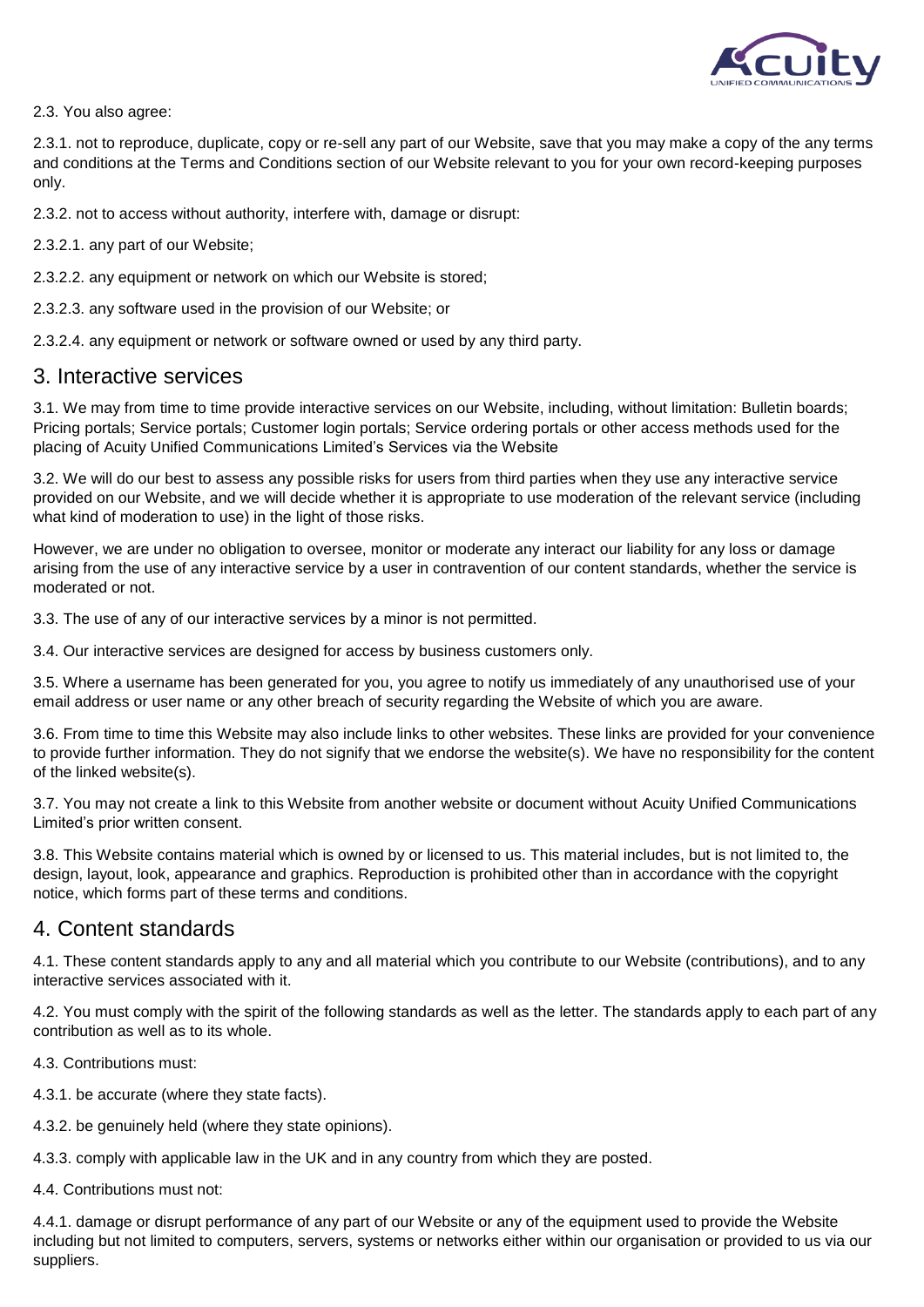

4.4.2. compromise the security of the Website or any interactive element of the Website or any Services we provide via the Website;

4.4.3. contain, any harmful files or corrupted data;

4.4.4. contain any material which is defamatory of any person;

4.4.5. contain any material which is obscene, offensive, hateful or inflammatory;

4.4.6. promote sexually explicit material;

4.4.7. promote violence;

4.4.8. promote discrimination based on race, sex, religion, nationality, disability, sexual orientation or age;

4.4.9. infringe any copyright, database right or trade mark of any other person;

4.4.10. be likely to deceive any person;

4.4.11. be made in breach of any legal duty owed to a third party, such as a contractual duty or a duty of confidence;

4.4.12. promote any illegal activity;

4.4.13. be threatening, abuse or invade another's privacy, or cause annoyance, inconvenience or needless anxiety;

4.4.14. be likely to harass, upset, embarrass, alarm or annoy any other person;

4.4.15. be used to impersonate any person, or to misrepresent your identity or affiliation with any person;

4.4.16. give the impression that they emanate from us, if this is not the case;

4.4.17. advocate, promote or assist any unlawful act such as (by way of example only) copyright infringement or computer misuse.

#### 5. Suspension and termination

5.1. We will determine, at our absolute discretion, whether there has been a breach of this Website Acceptable Use Policy through your use of our Website. When a breach of this policy has occurred, we may take such action as we deem appropriate.

5.2. Failure to comply with this Website Acceptable Use Policy constitutes a material breach of the terms of its use upon which you are permitted to use our Website, and may result in our taking all or any of the following actions:

5.2.1. immediate, temporary or permanent withdrawal of your right to use our Website;

5.2.2. immediate, temporary or permanent removal of any posting or material uploaded by you to our Website;

5.2.3. issue of a warning to you;

5.2.4. legal proceedings against you for reimbursement of all costs on an indemnity basis (including, but not limited to, reasonable administrative and legal costs) resulting from the breach;

5.2.5. further legal action against you;

5.2.6. disclosure of such information to law enforcement authorities as we reasonably feel is necessary.

5.3. We exclude liability for actions taken in response to breaches of this Website Acceptable Use Policy. The responses described in this policy are not limited, and we may take any other action we reasonably deem appropriate.

5.4. You accept that all intellectual property rights associated with our Website, any Service provided by this Website and any of its content including the Websites' design and layout, are owned solely by us.

5.5. We may at our absolute discretion, change, suspend, or discontinue, remove the Website or any part of the Website or service of the Website at any time, without prior notice or liability.

#### 6. Changes to the acceptable use policy

6.1. We may revise this Website Acceptable Use Policy at any time by amending this page. You are expected to check this page from time to time to take notice of any changes we make, as they are legally binding on you. Some of the provisions contained in this Website Acceptable Use Policy may also be superseded by provisions or notices published elsewhere on our Website.